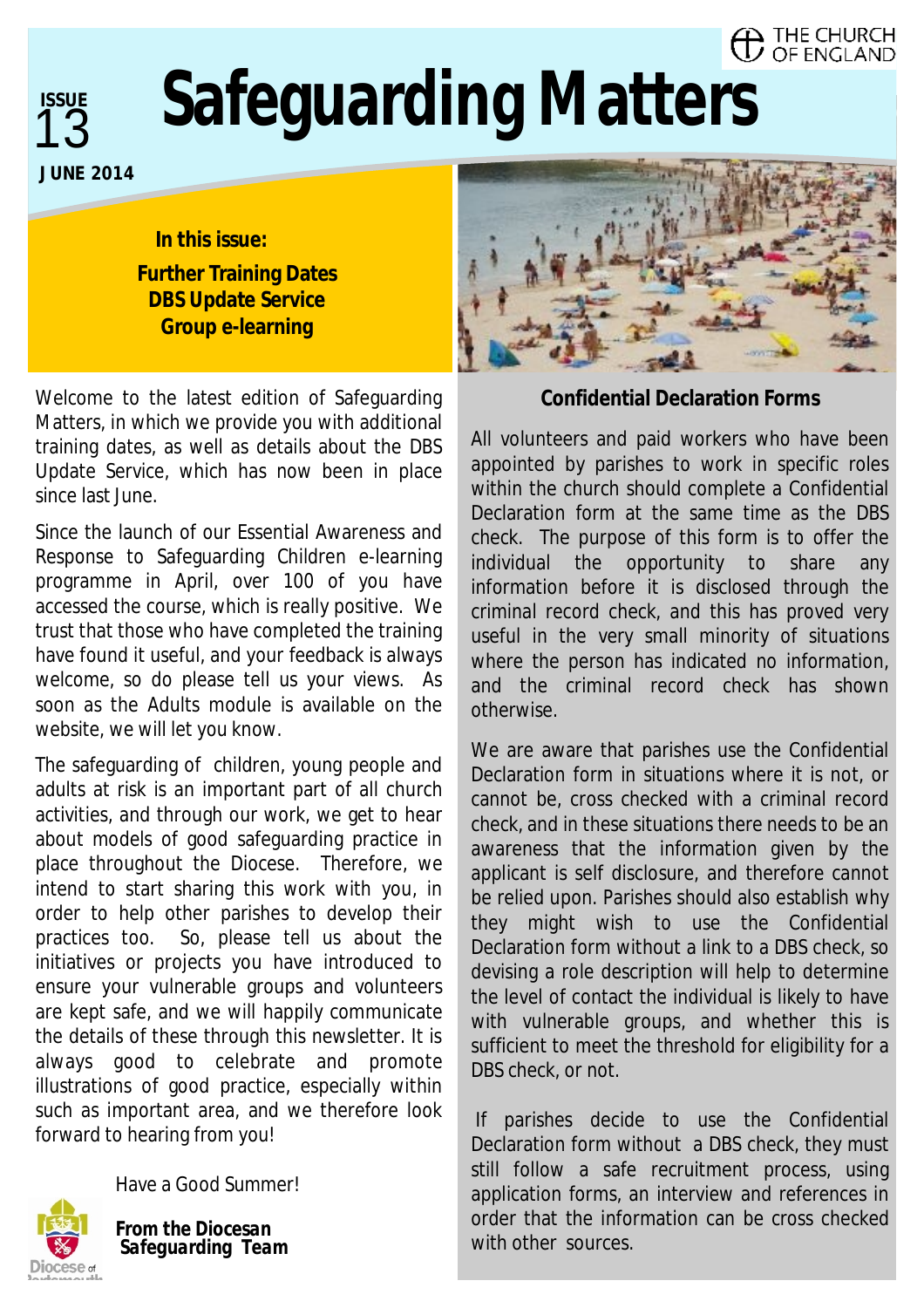## **TRAINING DATES 2014**

The Portsmouth Diocese has in place a robust safeguarding policy to ensure that all children, young people and adults who may be at risk of harm are kept safe within the church. A key element of this policy is the training and development of clergy and lay personnel to ensure that all those who work with vulnerable groups are aware of their safeguarding responsibilities.

It is essential that all church personnel who work within the realm of safeguarding undertake relevant safeguarding training if they have not already done so. Face-to-face training places can be booked on a course booking form, available on the Diocesan website, as we regret that we can no longer accept e-mail or telephone requests for training.

### **Safeguarding Policy Training**

**Intended For:** All Clergy with oversight responsibilities, Churchwardens, Parish Safeguarding Representatives. IME 4-7, Readers with leadership and oversight responsibility.

**When** 

Within three months of commencement of role and thereafter every three years.

IME 4-7 – Ideally Year 6. Readers – During third year of training

- **Trainer**: Mary Daisy, Safeguarding Policy and Training Adviser
- **Dates:** 6.30pm-8.30pm 29th July (Portsmouth) 6.30pm-8.30pm 3rd September (IOW)10am-12.00pm 10th October (Portsmouth)

#### **Recruiting and Managing Volunteers Safely**

**Intended For:** All Clergy with oversight responsibilities, Parish Safeguarding Representatives and Group Leaders of activities and events for children and young people who are responsible for appointing or supervising workers and volunteers in church.

**Trainer:** Mary Daisy, Safeguarding Policy and Training Adviser

**Please register your interest for this course with Theresa Winship, Safeguarding Administrator at [theresa.winship@portsmouth.anglican.org](mailto:theresa.winship@portsmouth.anglican.org)** 

#### **Managing those who pose a Risk within church**

**Intended For:** All members of Parish Management/Support Groups who are supervising an offender in liaison with the Diocesan Safeguarding Adviser

**Trainers**: Ian Berry, Diocesan Safeguarding Adviser and Jackie Rowlands, Hampshire Police and MAPPA Co-ordinator

**Please register your interest for this course with Theresa Winship, Safeguarding Administrator at [theresa.winship@portsmouth.anglican.org](mailto:theresa.winship@portsmouth.anglican.org)**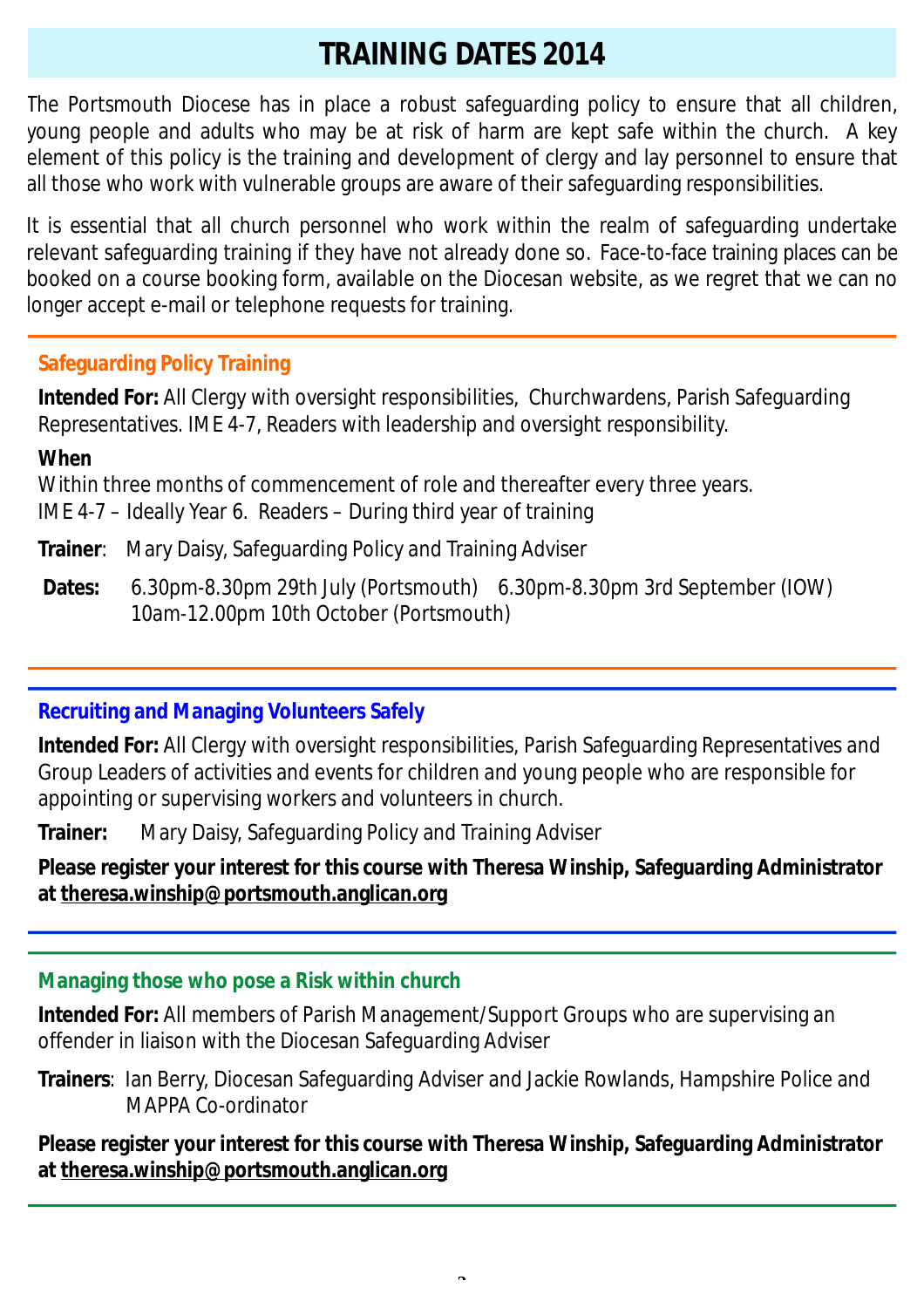## **HAVE YOU CONSIDERED GROUP E-LEARNING?**



Our Basic Awareness and Response to Safeguarding Children training is now delivered via an e-learning package that has been developed by the Safeguarding team in conjunction with Kwango.

The training covers legislation and guidance, signs and symptoms of abuse, and what to do in the event of a concern. The training takes approximately an hour and a half to complete, but participants do not have to do it all in one go, and can dip in and out of the module, as the system can monitor their progress. Once fully completed, participants must complete the final quiz and

achieve at least fifteen out of twenty to pass, whereby they can print off a certificate. This should be shown to the Parish Safeguarding Representative or Vicar for his/her records. All those who complete the training will also receive a certificate from the Diocesan Safeguarding Team.

The e-learning programme was introduced to ensure a consistent provision of basic information to workers and volunteers in relation to child protection, and can also be used to assist parishes with their initial safeguarding induction for children's workers. Some parishes have asked whether it can be delivered in a group forum, and Parish Safeguarding Representatives who wish to use the module to facilitate a face-to-face training session within their church can do so, if they have the appropriate equipment and technology in place to undertake this.

The benefits of running a group e-learning module mean that participants have the opportunity to discuss the content of the course with others, which can benefit learners who prefer to work collaboratively, are not computer literate or who may find the written content of the course difficult to navigate. Parish Safeguarding Representatives and/or Group Leaders who wish to deliver the e-learning programme in a group session can contact the Safeguarding team for a training pack to assist them with the presentation.

## **UPDATE SERVICE**

The DBS Update Service has now been in place since last summer, and reduces the need for volunteers or workers to apply for multiple certificates if they move from one job to another in the same workforce, are volunteering for a number of organisations at the same time, or when a recheck is required. The facility allows organisations to carry out a quick online status check to see if an individual's certificate is up-to-date, which can save time and money for everyone.

**APPLY ONLINE IT'S QUICK AND EASY** 

Any church workers and volunteers can join the Update Service at the same time as they next apply for a DBS check, and they then may never need to apply for another one again! Individuals who wish to join will need their application form reference number to apply online at [www.gov.uk/dbs-update-service](http://www.gov.uk/dbs-update-service). Or, if they have missed this opportunity, they can join with their certificate number when they receive this from the DBS, however, this must be done within 19 calendar days of the certificate being issued, or individuals lose the chance to do so until they have to complete another DBS form.

We ask that all Parish Safeguarding Representatives and ID Validators make their workers and volunteers aware of this service as it will reduce what can be a huge administrative burden on parishes in the future.